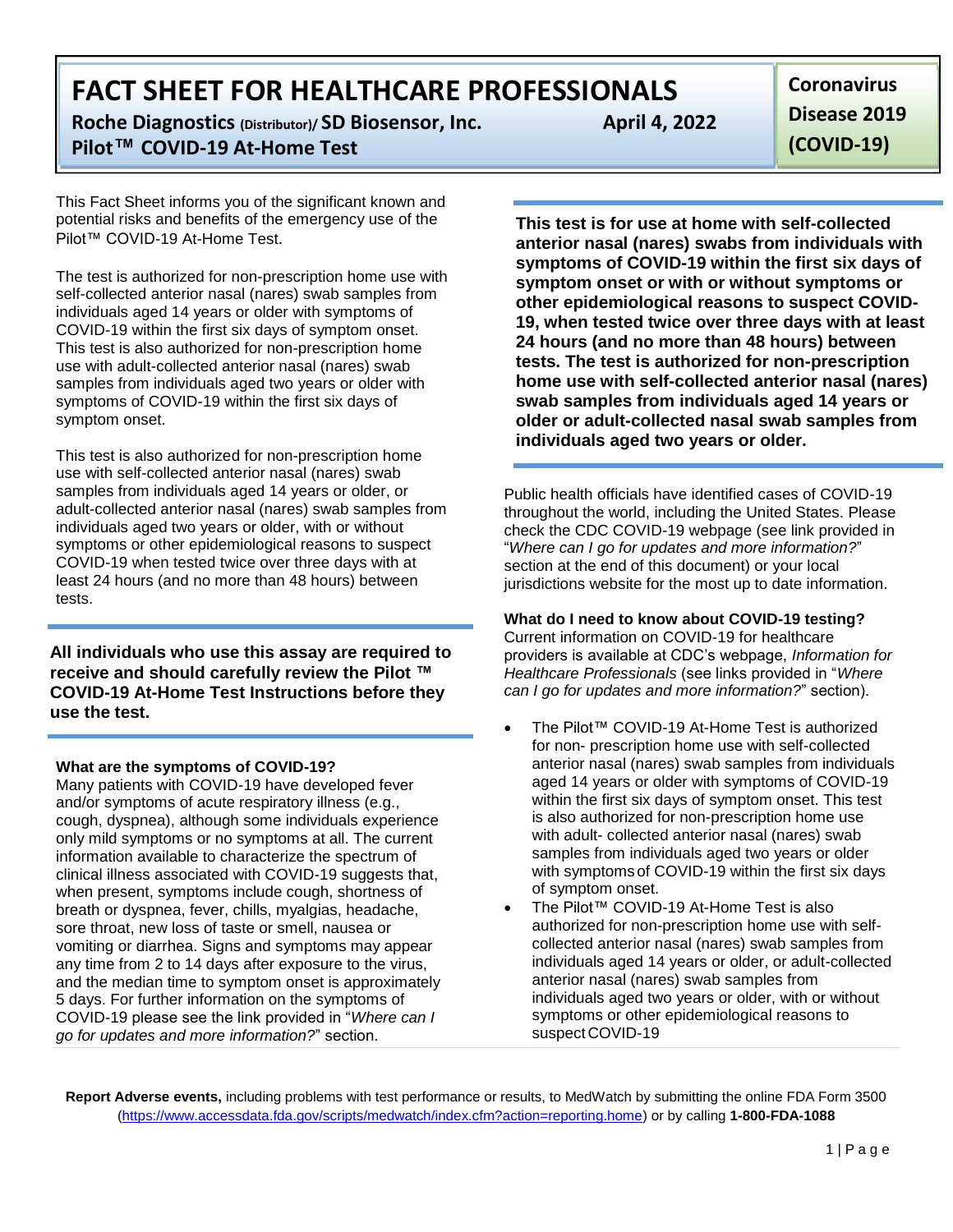**Roche Diagnostics (Distributor)/ SD Biosensor, Inc. Pilot™ COVID-19 At-Home Test**

when tested twice over three days with at least 24 hours (and no more than 48 hours) between tests.

Specimens should be collected with appropriate infection control precautions. Current guidance is available at the CDC's website (see links provided in "*Where can I go for updates and more information?*" section).

When collecting and handling specimens from individuals suspected of being infected with the virus that causes COVID-19, appropriate personal protective equipment should be used as outlined in the CDC *Interim Laboratory Biosafety Guidelines for Handling and Processing Specimens Associated with Coronavirus Disease 2019 (COVID-19)*. For additional information, refer to CDC *Interim Guidelines for Collecting, Handling, and Testing Clinical Specimens from Persons Under Investigation (PUIs) for Coronavirus Disease 2019 (COVID-19) (*see links provided in "*Where can I go for updates and more information?*" section).

## **What does it mean if the specimen tests positive for the virus that causes COVID-19?**

A positive test result for COVID-19 indicates that antigens from SARS-CoV-2 were detected, and therefore the patient is infected with the virus and presumed to be contagious. COVID-19 test results should always be considered in the context of clinical observations and epidemiological data (such as local prevalence rates and current outbreak/epicenter locations) in making a final diagnosis and patient management decisions. Patient management should be made by a healthcare provider and follow current CDC guidelines.

The Pilot™ COVID-19 At-Home Test has been designed to minimize the likelihood of false positive test results. In the event of a false positive result, risks to patients could include the following: a recommendation for isolation of the patient, monitoring of household or other close contacts for symptoms, patient isolation that might limit contact with family or friends and may increase contact with other potential COVID-19 patients, limits in the ability to work, delayed diagnosis and treatment for the true infection causing the symptoms, unnecessary prescription of a treatment or therapy, or other unintended adverse effects.

All healthcare providers must follow the standard testing

public health authorities.

and reporting guidelines according to their appropriate

# **What does it mean if the specimen tests negative for the virus that causes COVID-19?**

A negative test result with this test means that SARS-CoV-2 antigens were not present in the specimen above the limit of detection. However, a negative result does not rule out COVID-19 and should not be used as the sole basis for treatment or patient management decisions, including infection control decisions. Antigen tests are known to be less sensitive than molecular tests that detect viral nucleic acids. The amount of antigen in a sample may decrease as the duration of illness increases. Specimens collected after day 5 of illness may be more likely to be negative compared to a RT-PCR assay. Therefore, negative results should be treated as presumptive and confirmation with a molecular assay, if necessary, for patient management may be performed.

When diagnostic testing is negative, the possibility of a false negative result should be considered in the context of a patient's recent exposures and the presence of clinical signs and symptoms consistent with COVID-19. The possibility of a false negative result should especially be considered if the patient's recent exposures or clinical presentation indicate that COVID-19 is likely, and diagnostic tests for other causes of illness (e.g., other respiratory illness) are negative. If COVID-19 is still suspected based on exposure history together with other clinical findings, re-testing or testing with molecular methods should be considered by healthcare providers in consultation with public health authorities.

Risks to a patient of a false negative test result include: delayed or lack of supportive treatment, lack of monitoring of infected individuals and their household or other close contacts for symptoms resulting in increased risk of spread of COVID-19 within the community, or other unintended adverse events.

A negative antigen test should not be the sole basis used to determine if a patient can end isolation

**Report Adverse events,** including problems with test performance or results, to MedWatch by submitting the online FDA Form 3500 (https:[//www.accessdata.fda.gov/scripts/medwatch/index.cfm?action=reporting.home\) o](http://www.accessdata.fda.gov/scripts/medwatch/index.cfm?action=reporting.home))r by calling **1-800-FDA-1088**

**April 4, 2022**

**Coronavirus Disease 2019 (COVID-19)**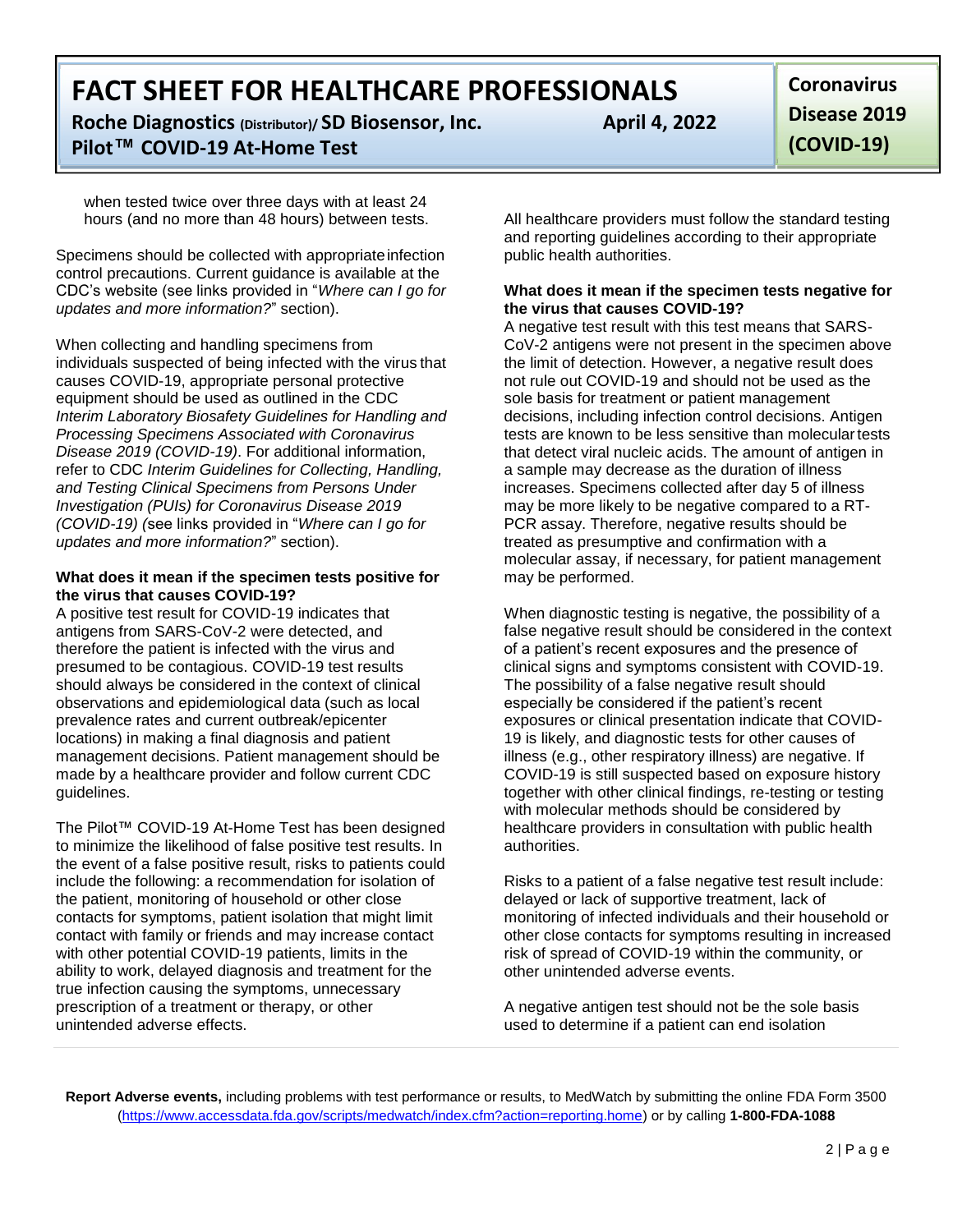**Roche Diagnostics (Distributor)/ SD Biosensor, Inc. Pilot™ COVID-19 At-Home Test**

precautions. For additional recommendations regarding infection control, refer to CDC's Discontinuation of Isolation for Persons with COVID-19 Not in Healthcare Settings (Interim Guidance) (see links provided in "*Where can I go for updates and more information?*" section).

The performance of this test was established based on the evaluation of a limited number of clinical specimens collected in December, 2021. The clinical performance has not been established in all circulating variants but is anticipated to be reflective of the prevalent variants in circulation at the time and location of the clinical evaluation. Performance at the time of testing may vary depending on the variants circulating, including newly emerging strains of SARS-CoV-2 and their prevalence, which change over time.

## **What do I need to know about Serial Testing in Asymptomatic Individuals?**

**I**n asymptomatic individuals, serial testing may assist in identifying infected individuals and facilitate timely infection control practices. A negative test result does not rule out infection but repeat testing over two or three days may decrease the risk of false negative results. Additional clinical studies are underway to assess the performance of rapid antigen tests when used with serial testing. An initial negative test result should be the first of a minimum of two tests. An asymptomatic individual undergoing serial testing with two or more negative results may require ongoing serial testing orconfirmatory testing, depending on patient history and potential exposures. An asymptomatic individual undergoing serial testing with one or more positive results indicates that SARS-CoV-2 antigen is present, but does not rule out coinfection with other pathogens.

Additional confirmatory testing with a molecular test for negative results may be necessary if there is a high likelihood of SARS-CoV-2 infection, such as, an individual with a close contact with COVID-19 or with suspected exposure to COVID-19 or in communitieswith high prevalence of infection. Additional confirmatory testing with a molecular test for positive results may also be necessary, if there is a low likelihood of SARS-CoV-2 infection, such as in individuals without known exposures to SARS-CoV-2 or residing in communities

**April 4, 2022**

**Coronavirus Disease 2019 (COVID-19)**

with low prevalence of infection. For additional recommendations regarding confirmation of antigen test results, please refer to the CDC's Interim Guidance for Antigen Testing for SARS-CoV-2 (see links provided in "*Where can I go for updates and more information?*" section).

# **What is an EUA?**

The United States FDA has made this test available under an emergency access mechanism called an Emergency Use Authorization (EUA). The EUA is supported by the Secretary of Health and Human Service's (HHS's) declaration that circumstances exist to justify the emergency use of in vitro diagnostics (IVDs) for the detection and/or diagnosis of the virus that causes COVID-19. An IVD made available under an EUA has not undergone the same type of review as an FDA-approved or cleared IVD. FDA may issue an EUA when certain criteria are met, which includes that there are no adequate, approved, available alternatives, and based on the totality of scientific evidence available, it is reasonable to believe that this IVD may be effective in diagnosing COVID-19. The EUA for this test is in effect for the duration of the COVID-19 declaration justifying emergency use of IVDs, unless terminated or revoked (after which the test may no longer be used).

# **What are the approved available alternatives?**

There are no approved available alternative antigen tests. Any tests that have received full marketing status (e.g., cleared, approved), as opposed to an EUA, by FDA can be found by searching the medical device databases here: https:/[/www.fda.gov/medical](http://www.fda.gov/medical-)devices/device-advice-comprehensive-regulatoryassistance/medical-device-databases. A cleared or approved test should be used instead of a test made available under an EUA, when appropriate and available. FDA has issued EUAs for other tests that can be found at:

https:/[/www.fda.gov/emergency-preparedness-and](http://www.fda.gov/emergency-preparedness-and-)response/mcm-legal-regulatory-and-policyframework/emergency-use-authorization.

**Report Adverse events,** including problems with test performance or results, to MedWatch by submitting the online FDA Form 3500 (https:[//www.accessdata.fda.gov/scripts/medwatch/index.cfm?action=reporting.home\) o](http://www.accessdata.fda.gov/scripts/medwatch/index.cfm?action=reporting.home))r by calling **1-800-FDA-1088**